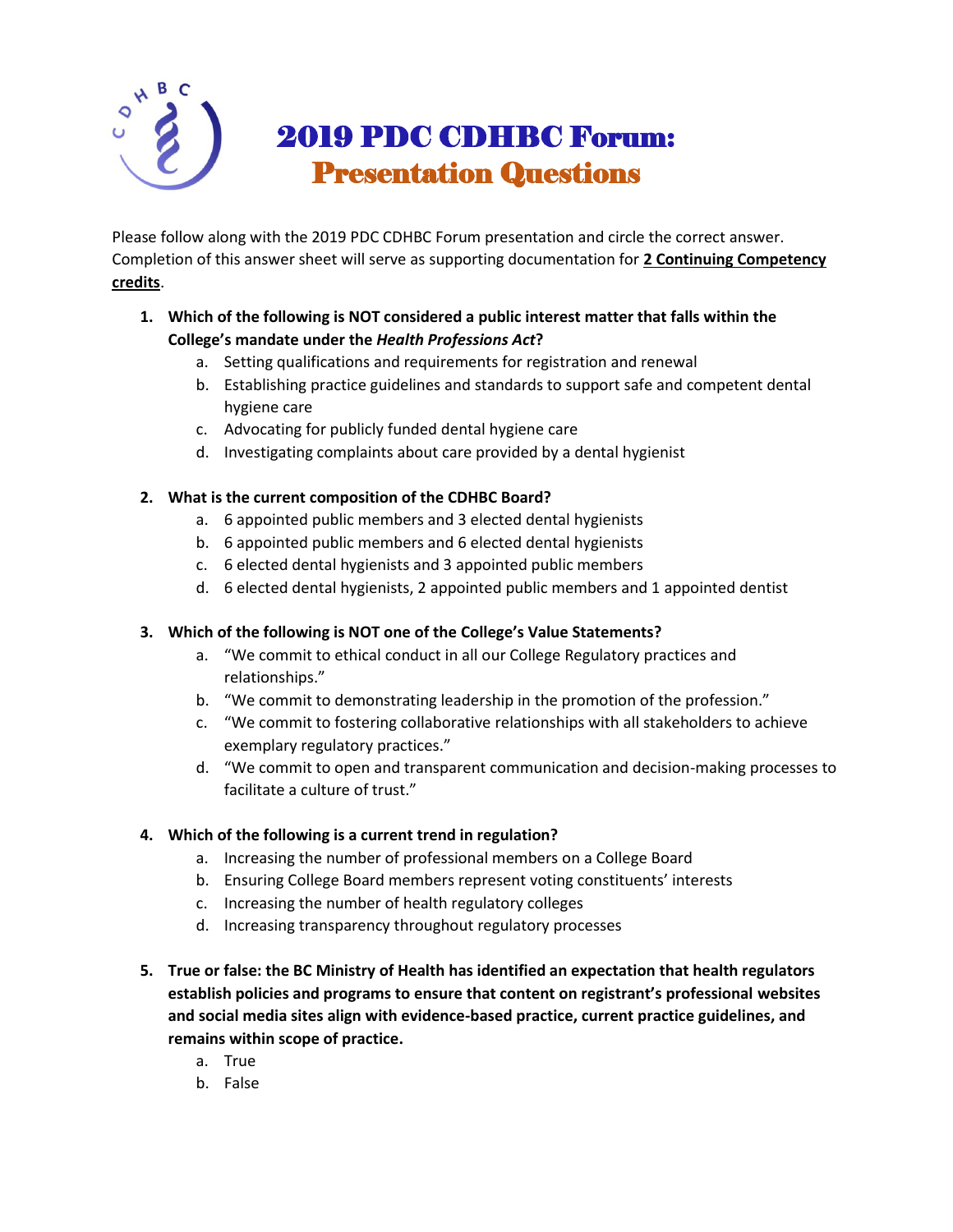- **6. True or false: names of dental hygiene practices must be approved by the College.**
	- a. True
	- b. False
- **7. True or false: all dental hygiene practices must be incorporated.**
	- a. True
	- b. False
- **8. Which of the following is NOT a component of the proposed Regulation and Bylaw updates that the College has submitted to government:**
	- a. Removing the 365 Day Rule for all dental hygienists
	- b. Removing the requirement for a dentist to be on site during the administration of local anaesthetic
	- c. Expanding the scope of practice to include permanent direct restorations when a client can't access the services of a dentist
	- d. Expanding the scope of practice to include limited prescribing for dental hygiene practitioners
- **9. As part of the College's Quality Assurance Program review (published in 2018), which program component was identified as being the most problematic for registrants to use or complete?** 
	- a. The Jurisprudence Education Module
	- b. The Assessment Tool
	- c. The Online Learning Plan
	- d. All of the above
- **10. True or false: the College has a new Social Media Interpretation Guideline which identifies the expectation that dental hygienists who have social media accounts or websites for professional and practice-related purposes use separate accounts for personal purposes.** 
	- a. True
	- b. False

## **11. Fitness to practice encompasses a dental hygienist's ability to:**

- a. Maintain a level of physical and mental wellness that is necessary to provide safe and competent professional care
- b. Think critically during practice in a manner that is not impaired by physical or mental health conditions
- c. Sustain concentration and exercise appropriate judgement while practicing
- d. All of the above
- **12. True or false: the College is going to require all registrants to undergo regular medical examinations in order to confirm fitness to practice in the near future.**
	- a. True
	- b. False